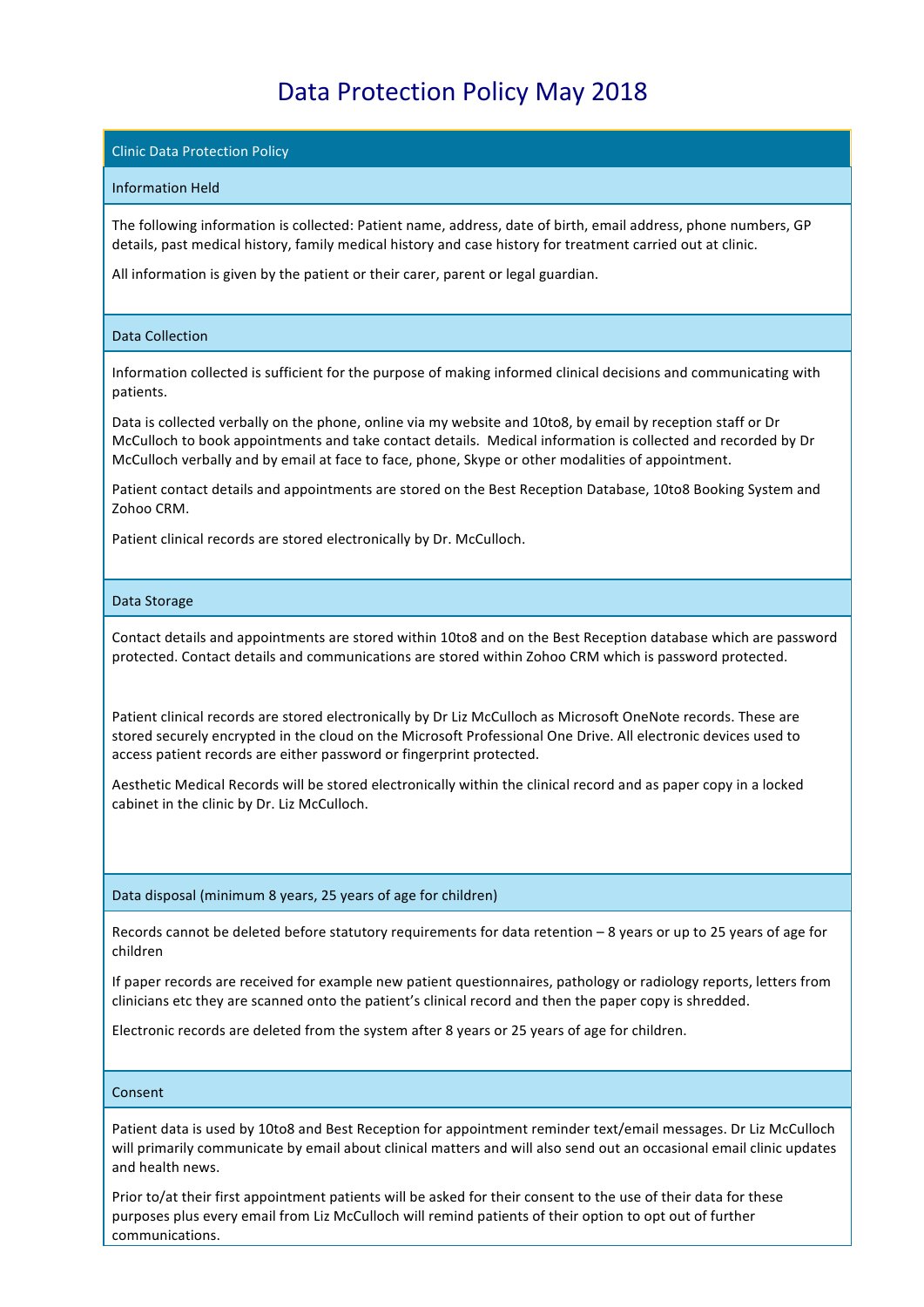We process patient data using the lawful basis of consent for marketing, and fulfilment of contract and legitimate interest for processing your medical record and sending you health information and exercises relating to your condition. Your medical record is processed as Special Category Data under Article 9 2(h) of the GDPR.

Parents must give consent for communication with children under 16 years.

#### **Data Sharing**

Information is generally only shared with other persons with patient's permission. This would usually be with other health professionals.

Data such as name, address and D.o.B may be shared with the pharmacy and lab suppliers if you have requested a blood test or a medical product for your treatment.

I may receive information about your health from other organizations who are involved in providing you with health and social care. For example, your GP or a specialist may send me a letter to let me know about your care.

In some circumstances I might also share medical records in anonymised form for medical research.

Data would extremely rarely be shared without consent if there was a legal order or in cases of serious safety risks. In certain circumstances it is a legal and professional requirement to share information for safeguarding reasons such as if there were concerns about domestic or child abuse or to prevent infectious diseases from spreading or to check the care being provided to you is safe. This is to protect people from harm.

#### **Security**

All electronic data is password protected and access to information is restricted. Systems are kept updated and antivirus security systems are in place and updated.

Passwords are changed according to current guidelines.

Data breaches will be detected by observing signs of unauthorized access to data, monitoring communications or becoming aware of a security breach (e.g. a virus or unauthorized log on or change to permissions) on the computer system. Data breaches will be investigated and reported to the Information Commissioner's Office within 72 hours by Dr Liz McCulloch. Patients will be informed if I believe a data breach has occurred.

Patients may contact the Information Commissioner's Office if they believe a data breach has occurred. Information Commissioner's Office: 0303 123 1113

#### **Subject Access Requests**

Medical record access requests must be responded to within a month and no charge can be made. Data is only released on receipt of a signed request from patients or in exceptional circumstances.

Any data sharing is detailed in the patient record.

#### **Patient Rights**

Patients and anyone I hold data about have some rights under GDPR: You can request to: see your data at any time, move your data to another practice, correct any inaccuracies, prevent marketing.

You may request for details to be deleted but due to my legal obligation I cannot delete your health record but I can remove you from my contact list and from Zohoo CRM.

**Complaints**